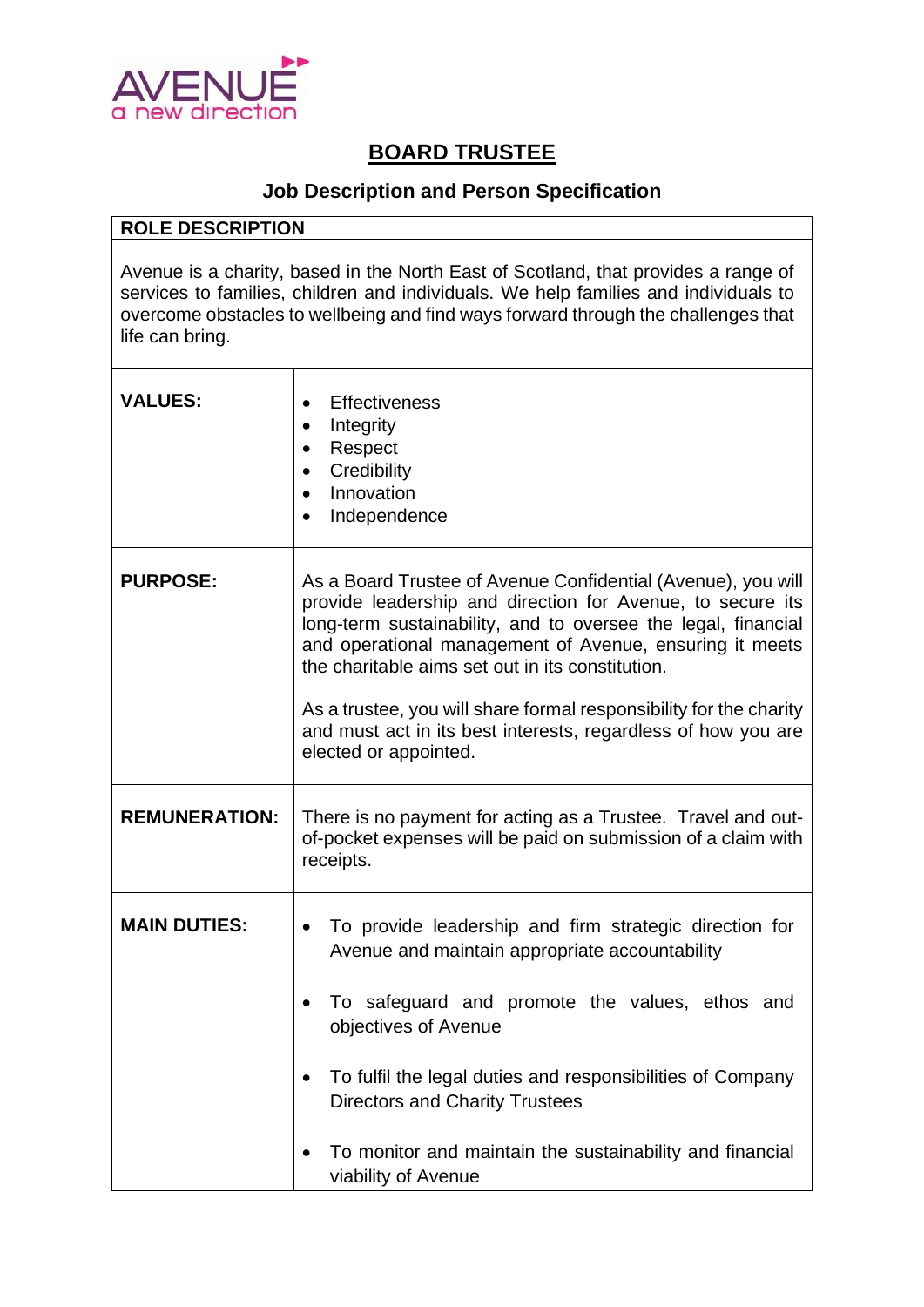

|                    | To support the Service Director of Avenue in delivering<br>the aims and objectives of Avenue                                                                                                             |
|--------------------|----------------------------------------------------------------------------------------------------------------------------------------------------------------------------------------------------------|
|                    | To contribute to the development of Avenue's strategic<br>plans                                                                                                                                          |
|                    | To prepare for and attend Board meetings                                                                                                                                                                 |
|                    | To monitor progress on the implementation of Avenue<br>business and strategic plans and review the financial<br>position of the organisation                                                             |
| <b>COMMITMENT:</b> | To learn about Avenue, its work, and the individual and<br>$\bullet$<br>collective roles and responsibilities of the Trustees                                                                            |
|                    | To attend quarterly Board meetings and the Annual<br>General Meeting. A Trustee who is absent without<br>permission from all their meetings held within a six month<br>period may be removed from office |
|                    | You may be asked to participate in short life working<br>groups to progress particular areas of the Board's work                                                                                         |
|                    | You may be asked to contribute to occasional staff<br>recruitment processes, development days and training<br>(approximately 3 days per year)                                                            |

A commitment to Avenue's mission

A willingness to meet the minimum time requirement

Integrity